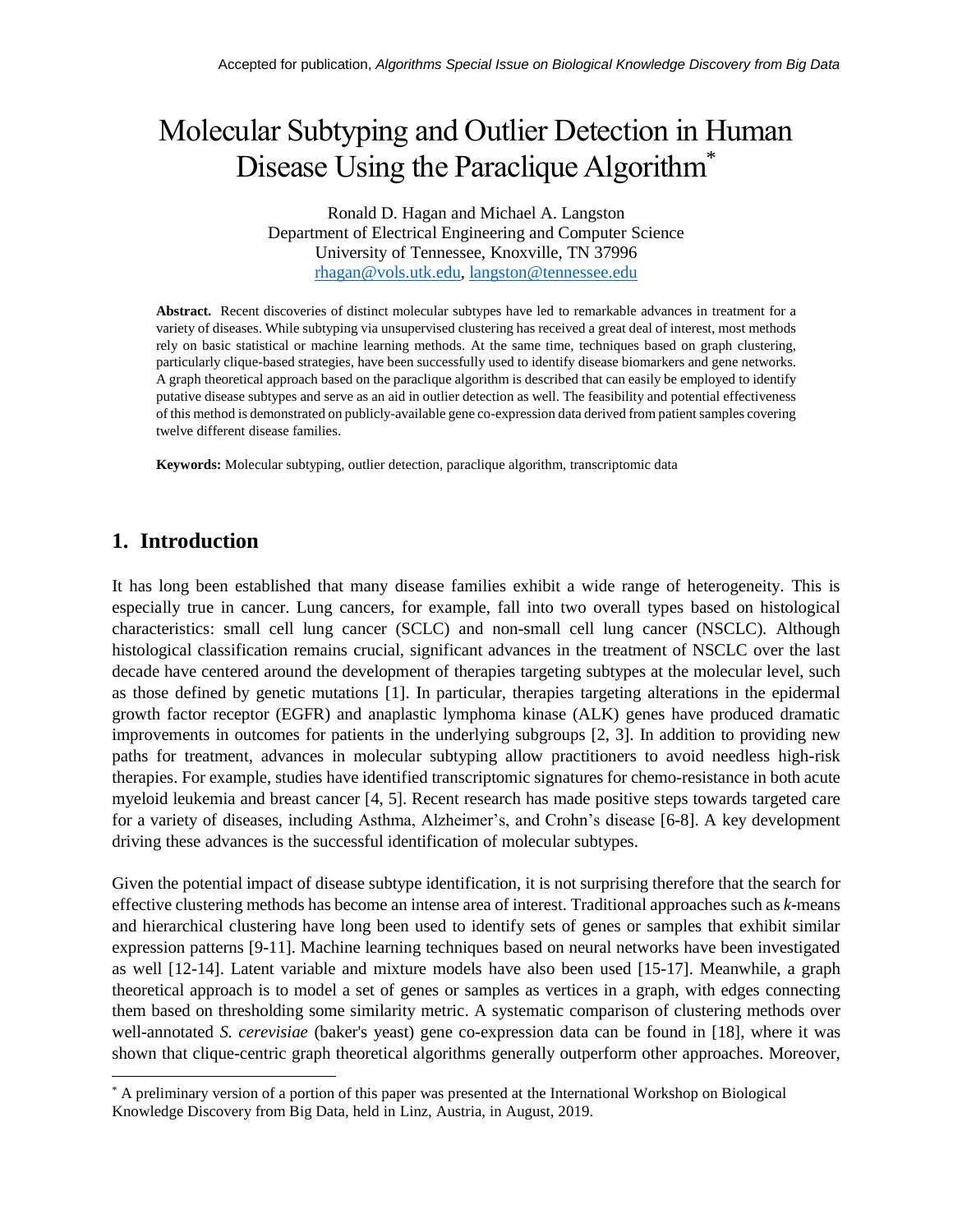the top-down paraclique algorithm introduced in [19] was found to possess considerable computational advantages over other clique-based tools. Maximal clique [20], for example, is output bound, while k-clique communities [21] is hobbled by bottom-up inefficiencies. Paraclique has seen prior application in transcriptomics [22], proteomics [23], epigenetics [24] and the exposome [25] as well as in the study of specific diseases including lung cancer [26], diabetes [27], allergic rhinitis [28] and community-acquired pneumonia [29], and even in investigations of the effects of radiation on living organisms [30]. Nevertheless, to the best of our knowledge, this paper represents the first attempt to gauge paraclique's potential merit in the context of molecular disease subtyping.

To address this gap, we describe an initial study of putative subtypes based on molecular signatures using the paraclique method. Our technique is general and applies easily to other types of data such as protein interaction, metabolite abundance, or DNA methylation profiles, but we focus our experimentation on gene co-expression data thanks to its relative quality and ubiquity. In addition to subtype discovery, we will show how our techniques can be used to help pinpoint potential outliers, providing an automatic means for the identification of suspected data collection errors such as mislabeled samples or misdiagnosed patients. We hasten to observe, however, that biological variation can be inscrutable, inconsistent, and unpredictable. No method is therefore likely to be extraordinarily accurate. We will address this and related issues in the sequel.

This paper is organized as follows. In the next section, we provide a brief review of the paraclique algorithm and discuss details of our workflow for subtyping in gene co-expression data. In Section 3, we outline our testing procedures, provide GO enrichment results that indicate functional biological relevance of the subtypes we identify, and describe additional testing with labeled data over known subtypes that demonstrate the fidelity of further stratification using this approach. In Section 4, we consider outlier detection and discuss how methods such as these can help address this problem. In a final section, we summarize results, place them in context, and consider avenues for future work.

# **2. Methodology**

Clique-centric methods have long been used in a wide variety of applications [31]. On real and noisy data, however, clique finders may be inherently prone to high false negative rates. Indeed, an entire clique may be missed if even a single edge is lost. Thus, the paraclique algorithm is an effort to ameliorate difficulties posed by noise. Its essential strategy is first to isolate a maximum clique, and then expand it by glomming onto any new vertex that is adjacent to all but some predefined number of vertices already in this clique. This number is termed the glom term,  $g$ . An illustration of paraclique construction with  $g = 2$  is provided in Figure 1. Paraclique details and a thorough discussion of clique selection, edge weights, densities, and other important algorithmic features can be found in [32, 33]. Web-based versions of paraclique and related tools are available to the community via GrAPPA [34].

In this effort, we were mainly concerned with case-control transcriptomic data, for which we applied an initial filtering step to limit the effects of confounding factors. False discovery rate adjusted p-values for the differential expression of genes between case data and control data were calculated using the Benjamini-Hochberg method [35] accessed via the EntropyExplorer R package [36]. Only those genes with p-values less than or equal to 0.1 were retained. The motivation for such a filter was to restrict attention to genes of potential interest in the differential diagnosis of disease. After all, we wanted to concentrate on potential disease subtypes and not be distracted by irrelevant subgroups such as age, ethnicity, or hair color. Once filtering was complete, we focused our attention only on case data, and reversed the roles of variables and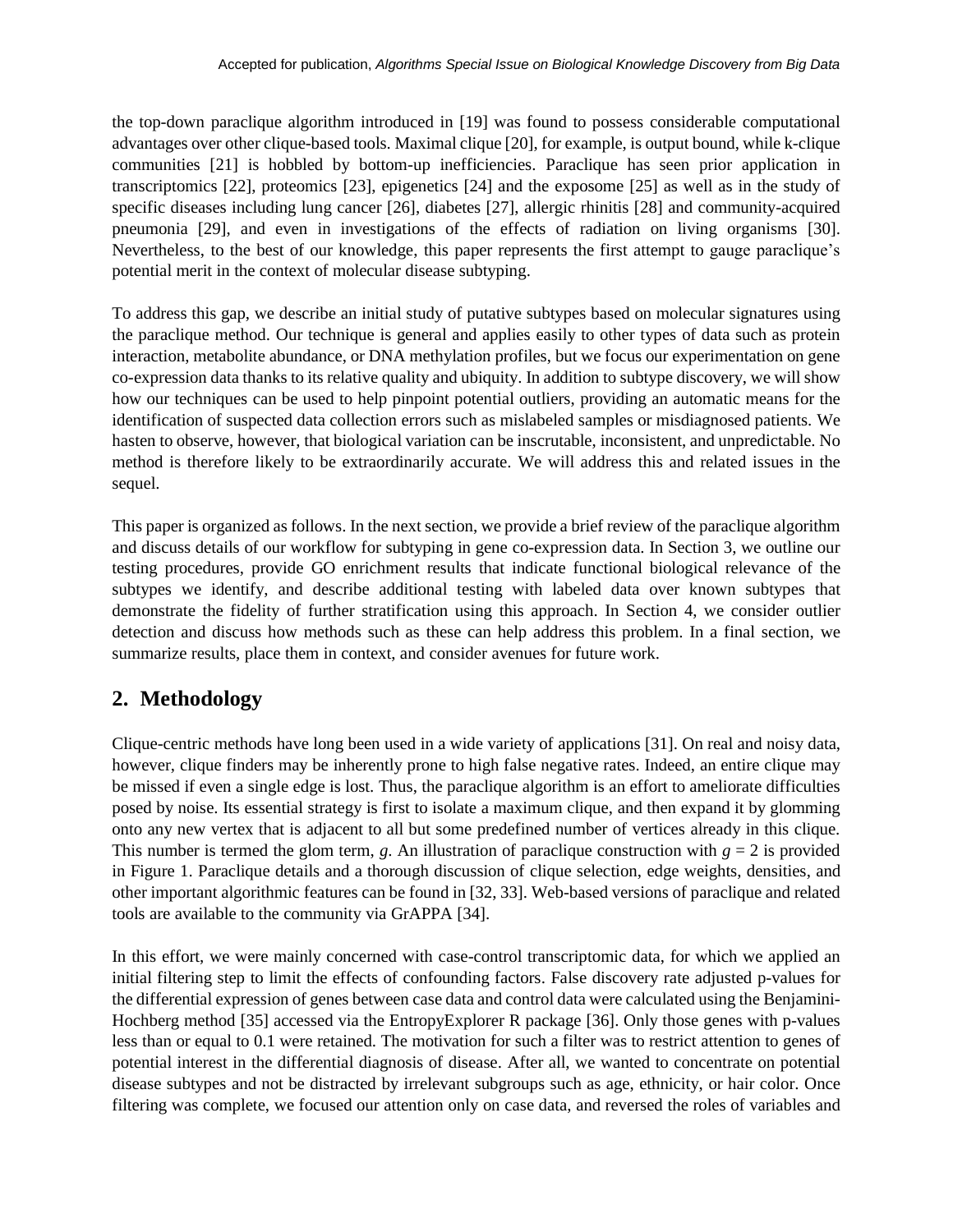correlations. We therefore calculated pairwise Pearson correlation coefficients between samples (not genes), and across their corresponding lists of expression levels (not patients). We then thresholded the resultant correlation matrix using spectral methods as in [37], and constructed an unweighted graph with vertices representing samples and edges between highly correlated sample pairs. Once this graph had been created, we invoked the paraclique algorithm to extract dense, noise resilient subgraphs. Thus, each such subgraph represented a putative subtype or outlier.

For consistency, and because this work mainly represents a proof of concept, we set the glom term to  $g=1$ throughout this effort. Depending on the data under study, however, crisper results may naturally be anticipated with fine tuning. In [27], for example, a glom term of *g*=5 was found to produce superior ontological enrichments when studying non-obese diabetic mice as a model of type 1 diabetes mellitus.

## **3. Experimental Results**

## **3.1 Discussion**

We applied this novel analytical approach to a dozen sets of publicly-available gene co-expression data obtained from the Gene Expression Omnibus (GEO). These data were selected because they provide a wide cross-section of human disease, and because each has both a case and a control group for the aforementioned filtering task. Table 1 provides an overview of the datasets we studied.

Our investigation into the effectiveness of this proposed new methodology was focused on two guiding questions: (1) are these tools capable of reliably and robustly identifying putative subtypes, and (2) are these subtypes appropriate to the associated disease as supported by biological evidence from clinical, published, analytical or other orthogonal information source(s)?

The answer to the first question seems to be an unequivocal yes. As summarized in Table 2, our methods decomposed raw data into putative subtypes in ten of our datasets. In the case of Asthma, for example, every patient sample fell into some paraclique. In other cases, patients were sometimes left unclassified, which is hardly surprisingly given limitations on dataset sizes coupled with possible extremes in disease as well as sample heterogeneity. Only for Parkinson's disease and Type 2 Diabetes were no subtypes identified. It's probably no coincidence then that these two diseases also have by far the smallest datasets, especially in light of clinical subtyping evidence to the contrary [38, 39].

The second question is considerably more difficult to answer because it depends on the availability of alternate, non-transcriptomic data sources. We therefore followed a two-prong approach in putative subtype comparisons. First, we calculated GO enrichments and their associated p-values for the top 100 differentially expressed genes in each paraclique. These results and their corresponding GO categories are summarized in Table 3. In every case, we found statistical evidence for biological significance among the genes separating samples into subgroups, with enrichment p-values ranging from 1.1E-4 for asthma to 4.92E-46 for prostate cancer. Next, we performed a literature search to check the top scoring genes for involvement in known subtypes. As such, this is at best a hit or miss proposition, and one depending for each disease on whether the research community has studied subtyping issues, found results, and published them in venues that we were able to search. Despite these obstacles, however, we found strong evidence in print to support our putative subtype decompositions for four of the diseases we studied. These are asthma, breast cancer, chronic lymphocytic leukemia, and colorectal cancer.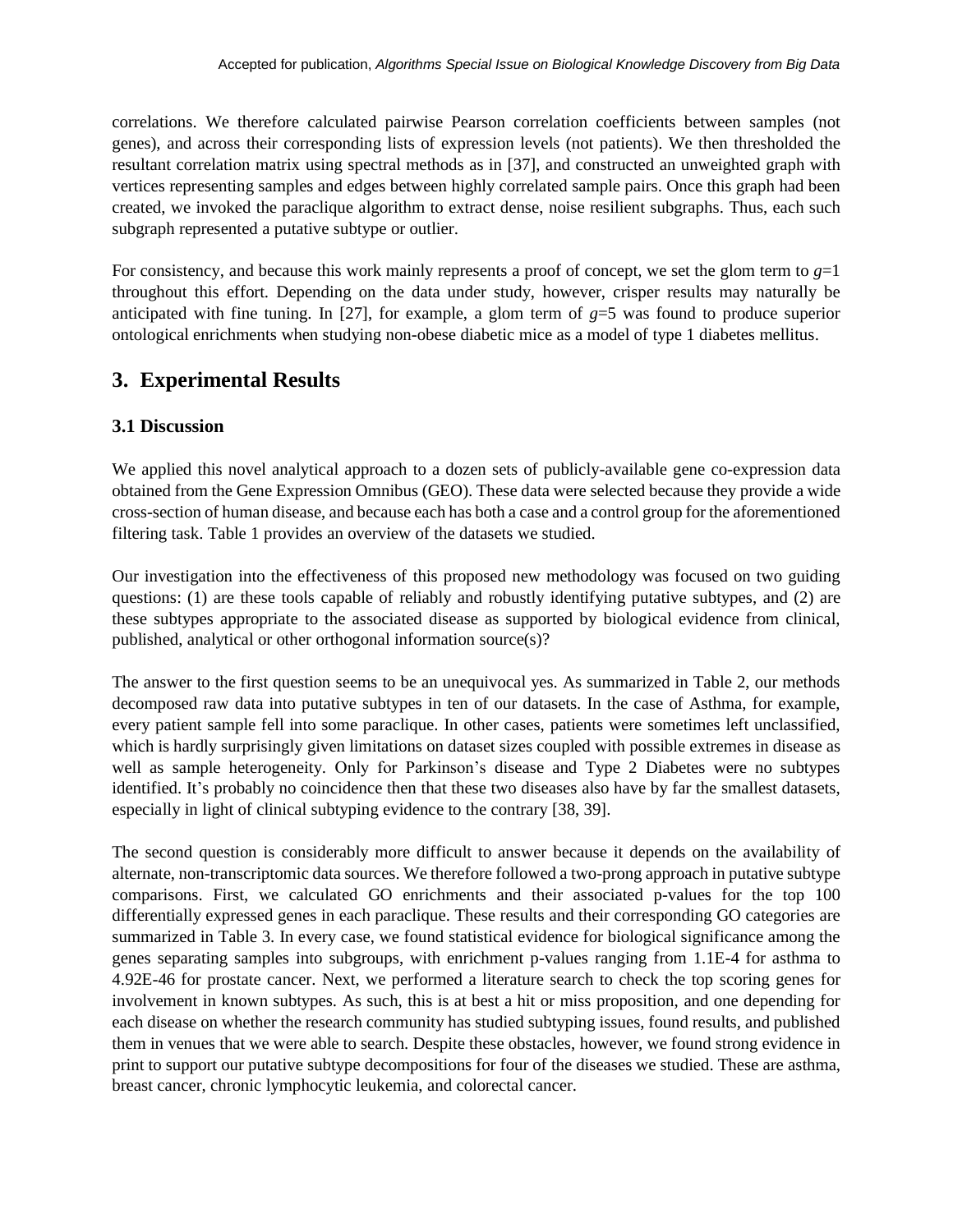#### **3.2 A Search for Unrecognized Subtypes**

#### *Asthma*

The incidence of asthma in the U.S has been on the rise for two decades. It is currently estimated that nearly one in ten children under 18 are asthmatic. The risk for some groups is based largely on ethnicity (particularly African American and Puerto Rican), with incidence among those with lower socioeconomic status rising as high as one in six [40].

GEO series GSE4302 data was derived from the Affymetrix Human Genome U133 Plus 2.0 Array, and is designed to identify genes associated with response to corticosteroid treatment in asthmatics [41]. It consists of transcriptomic data taken from the epithelial airway brushings of 42 asthmatics, 28 healthy subjects and 16 smokers. To avoid potential confounds, we discarded data taken from smokers and used only the healthy subjects as controls.

Filtering reduced the number of probes from 54,676 to 2322. Our method produced three paracliques with respective sizes 31, 8 and 3 that were stable until they began to merge as the threshold was lowered below 0.93. The 100 most differentially expressed genes across the two larger putative subtypes included CLCA1, periostin, and ovalbumin, which are all known to serve as markers of a Th2-high endotype of asthma [42].

#### *Breast Cancer*

Genetic factors have long been known to play a significant role in breast cancer. Studies have shown that in families with at least four breast cancer cases, most can be linked to mutations in either BRCA1 or BRCA2 genes [43, 44]. Moreover, breast cancer has a variety of known subtypes that significantly impact prognosis and treatment. For example, tumors negative for estrogen receptors, progesterone receptors, and the expression of HER2 are indicative of triple-negative breast cancer, a subtype identified with higher risk of recurrence and a five-year mortality rate [45].

GEO series GSE10810 data was also derived from the Affymetrix Human Genome U133 Plus 2.0 Array, although values for only 18,382 probes were provided. This study was designed to investigate links between gene co-expression and phenotypic breast cancer differences [46], and contains data for 31 tumor samples and 27 healthy tissues.

Filtering reduced the number of probes to 11,531. Our tools produced two paracliques of size 22 and 5 that persisted to a threshold of 0.8, and left four tumor samples unclassified. The 100 most differentially expressed genes between these putative subtypes include SLC39A6, S100a4, AGR3, Cd24, and epcam, all of which have been reported in the literature as biomarkers for distinct breast cancer phenotypes [47-51].

#### *Chronic Lymphocytic Leukemia*

Chronic lymphocytic leukemia is one of the most common types of leukemia, with pathogenesis characterized by an overproduction of neoplastic B cells in the bloodstream. The current median age at diagnosis is 65, with males affected more often than females [52]. Chronic lymphocytic leukemia typically presents with a slow progression in which patients are able to enjoy a more or less a normal life expectancy. In some cases, however, chronic lymphocytic leukemia can be aggressive, with death occurring less than five years after the onset of symptoms.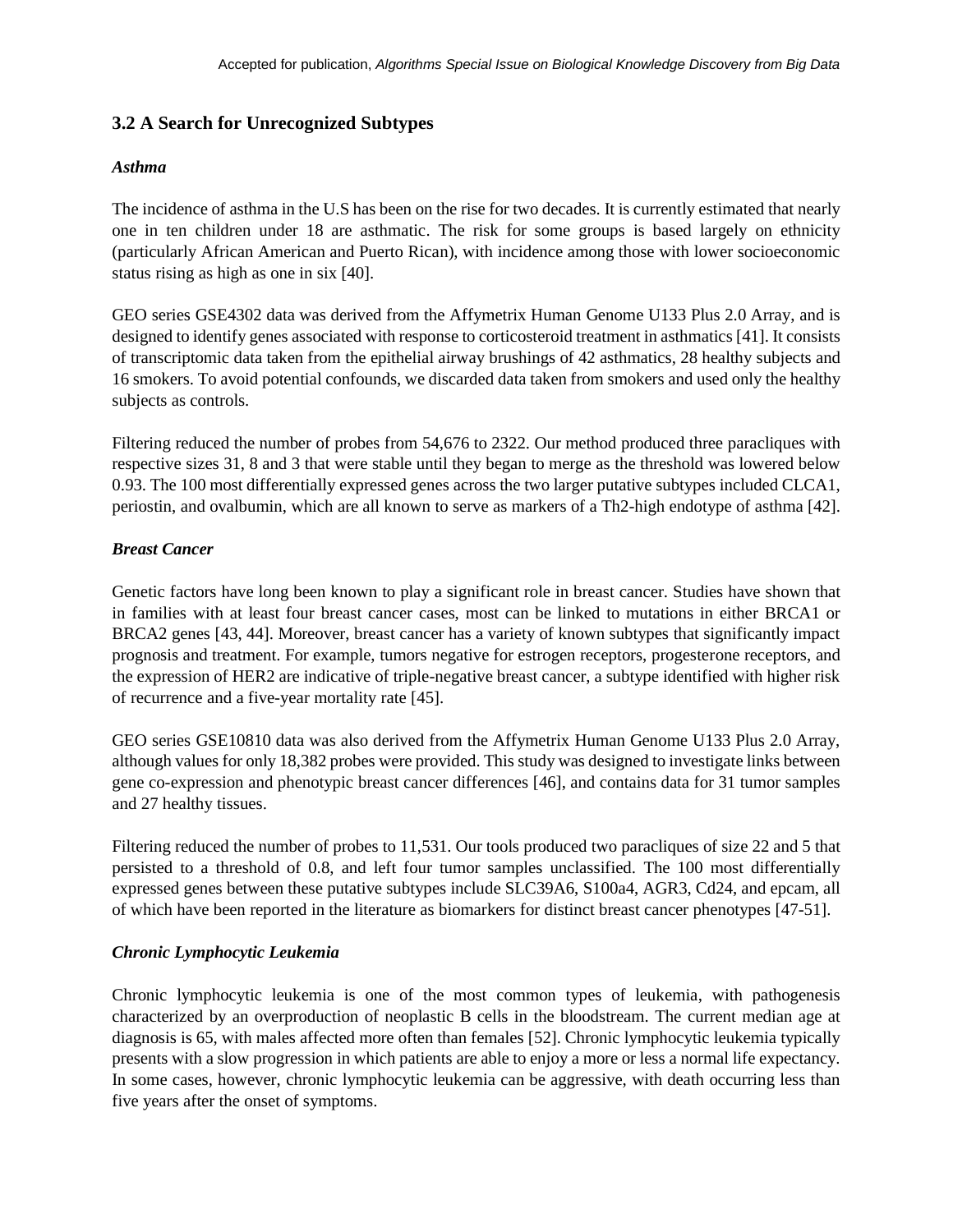GEO series GSE8835 data was instead derived from the Affymetrix Human Genome U133A Array with 22,283 probes, and was designed to study the effects of chronic lymphocytic leukemia on T cells in peripheral blood [53]. The study comprised 24 CD4 cell samples from chronic lymphocytic leukemia patients and 12 CD4 cell samples from healthy, age-matched donors.

Filtering reduced the number of probes to 1338. At a threshold of 0.8, our tools produced two paracliques of size 4 and 18, leaving 2 samples unclassified. The most differentially expressed genes across these two putative subtypes included ZAP-70, previously identified as the best discriminator of Ig-mutated and Igunmutated chronic lymphocytic leukemia [54].

#### *Colorectal Cancer*

The incidence of colorectal cancer has been in decline since the mid 1980's [55]. Despite this significant drop in prevalence, it still accounts for both the third highest number of new cases of cancer, and the third highest number of cancer deaths each year [56]. As with breast cancer, there are known hereditary links to this disease. For example, a mutation of the gene APC is responsible for two syndromes, Familial Adenomatous Polyposis and Hereditary Nonpolyposis Colorectal Cancer, that each carry a significant increase in the risk of developing colorectal cancer [57].

GEO series GSE9348 data was again derived from the Affymetrix U133 Plus 2 array, and was intended to search for transcriptomic signatures of early stage colorectal cancer that is prone to metastasis [58]. The study contains gene co-expression data that was taken from 70 colorectal cancer patient tumors as well as tissues from 12 healthy subjects who were matched by age and ethnicity.

Filtering reduced the number of probes from 54675 to 22968. At a threshold of 0.87, our tools produced two paracliques of size 63 and 5, covering all but two of the case samples. The list of 100 genes most differentially expressed between these two putative subtypes include Cd24, identified as a prognostic marker for colorectal cancer [59] as well as OLFM4, indicated in as a marker for tumor differentiation and progression [60, 61].

## **3.3 Alignment with Previously Known Subtypes**

The experimental effort just described suggests that our methods have the potential to identify both known and novel subtypes, as based on biologically relevant genetic signatures. The lack of any widespread established ground truth, however, places a limitation on any in-depth interpretation of these results. In an effort to address this shortcoming, we identified two sets of publicly-available data on GEO that include metadata labeling in the form of known subtyping information. These are based on gastric cancer and nonsmall cell lung cancer. Because our intent is to identify and contrast novel subtypes in disease, our metric of interest is patient stratification.

#### *Gastric Cancer*

GEO series GSE35809 data, from the Affymetrix Human Genome U133 Plus 2.0 Array, was derived from 70 primary gastric tumors intended for use as a validation set for subtype classifier testing [62-64]. The data contains values for 54675 probes. Arrays are subdivided into a collection of 29 identified as coming from proliferative tumors, 26 from invasive, and 15 from metabolic.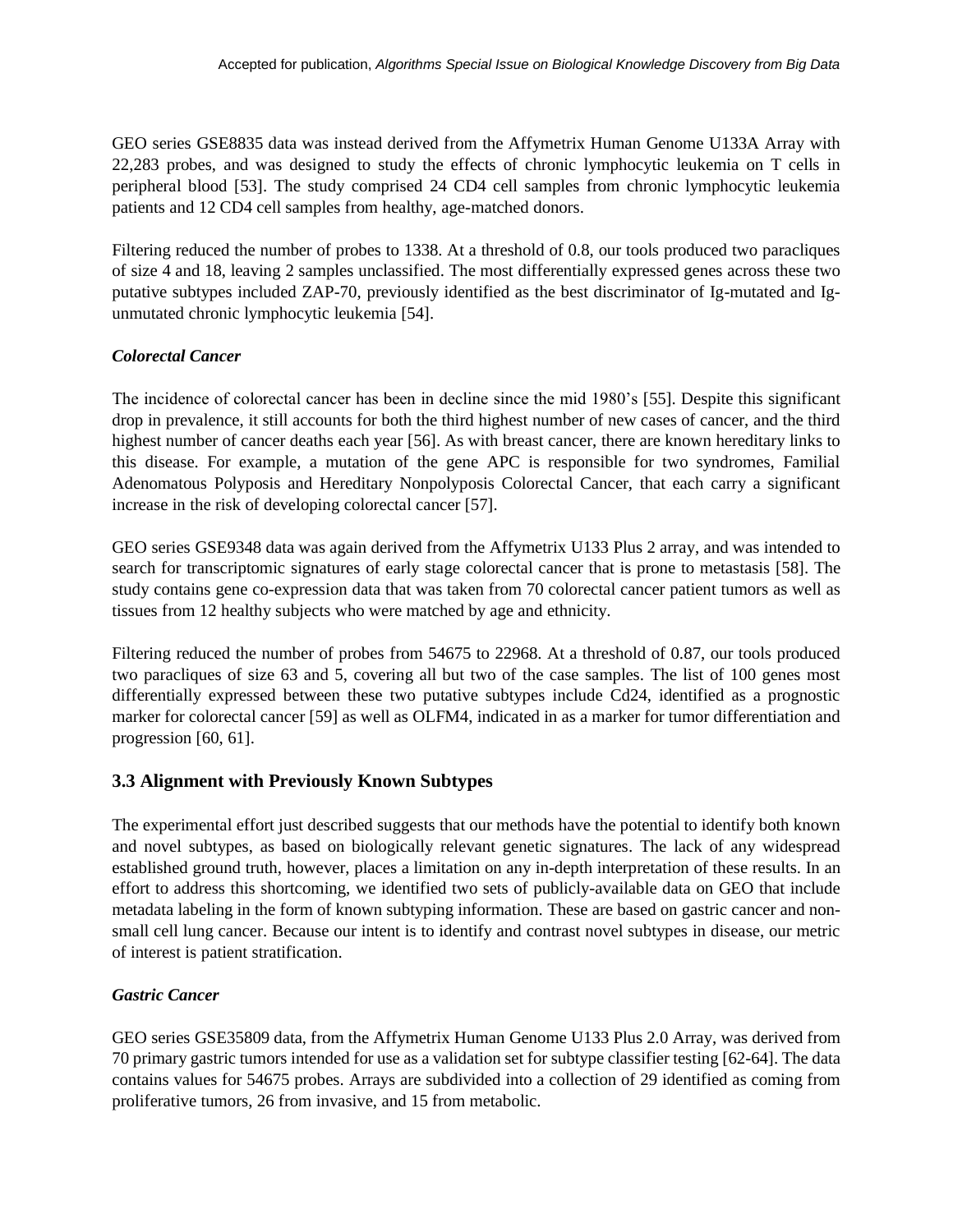Filtering was irrelevant, because no healthy tissues were studied that could be used as controls. At a threshold of 0.955, paraclique produced subsets of size 29 and 16 and performed admirably. All but one of the invasive samples it classified were placed in the first paraclique, while all but one of the proliferative samples it classified were placed in the second. Metabolic samples proved only slightly more challenging, with 75% of those classified placed in the first paraclique. See Table 4.

#### *Non-Small Cell Lung Cancer*

GEO series GSE10245 data, also from the Affymetrix Human Genome U133 Plus 2.0 Array with 54675 probes, was derived from 40 adenocarcinoma tumors and 18 squamous cell carcinoma tumors, NSCLC's two most prevalent subtypes. These data were intended to provide a basis for studying co-expression differences between these two cancers [65].

Filtering was again irrelevant. Paraclique performed quite well on this data too. At a threshold of 0.94, it produced three subsets of size 26, 12 and 8. Roughly 74% of the adenocarcinoma samples were placed in the first paraclique while the second contained none, and 80% of the squamous cell carcinoma samples were placed in the second paraclique while the third had none. Again, see Table 4.

#### *Comparison with Other Methods*

We sought to compare this basic and untuned version of the paraclique algorithm with well-known strategies such as k-means and hierarchical clustering, as implemented in core-R through the functions *kmeans( )* and *hclust( )*.

Results for the k-means method were mixed. It proved extremely successful on the gastric cancer data. There it divided samples into two subsets of size 26 and 44. All but one of the invasive samples were placed in the first cluster, while all of the proliferative and all but one of the metabolic samples were placed in the second. But k-means failed completely on the non-small cell lung cancer data. Samples were divided into subsets of size 28 and 30, with both the adenocarcinoma and the squamous cell carcinoma samples spread almost evenly across these two clusters. The hierarchical approach was also a rather uneven performer. On the gastric cancer data, it divided samples into two subsets of size 33 and 37. While all of the proliferative samples found their way to the second cluster, the first contained 84% of the invasive and about 73% of the metabolic. On the non-small cell lung cancer data, it divided samples into subsets of size 9 and 49. All the adenocarcinoma samples were admirably grouped in the second cluster, but the squamous cell carcinoma samples were not convincingly stratified at all, with exactly half placed in each cluster. These results are also summarized in Table 4.

As demonstrated by these experiments, the paraclique methodology can provide excellent patient stratification, further motivating the use of graph theoretical methods to differentiate samples based on their underlying genetic signatures. Such stratification is not perfect, of course, nor should we expect it to be given data limitations and biological variability. Moreover, unlike techniques such as k-means and hierarchical clustering, patients are not forced into a cluster under paraclique, as is evidenced by the 25 samples it left unclassified in the gastric cancer data. We suggest therefore that the tools we have described here may be best suited to fast screening tasks, for example, when transcriptomic data is relatively easy to obtain. Once clinical and/or additional forms of data have been collected, histological and other more laborious techniques will likely help provide more comprehensive subtyping of entire patient populations.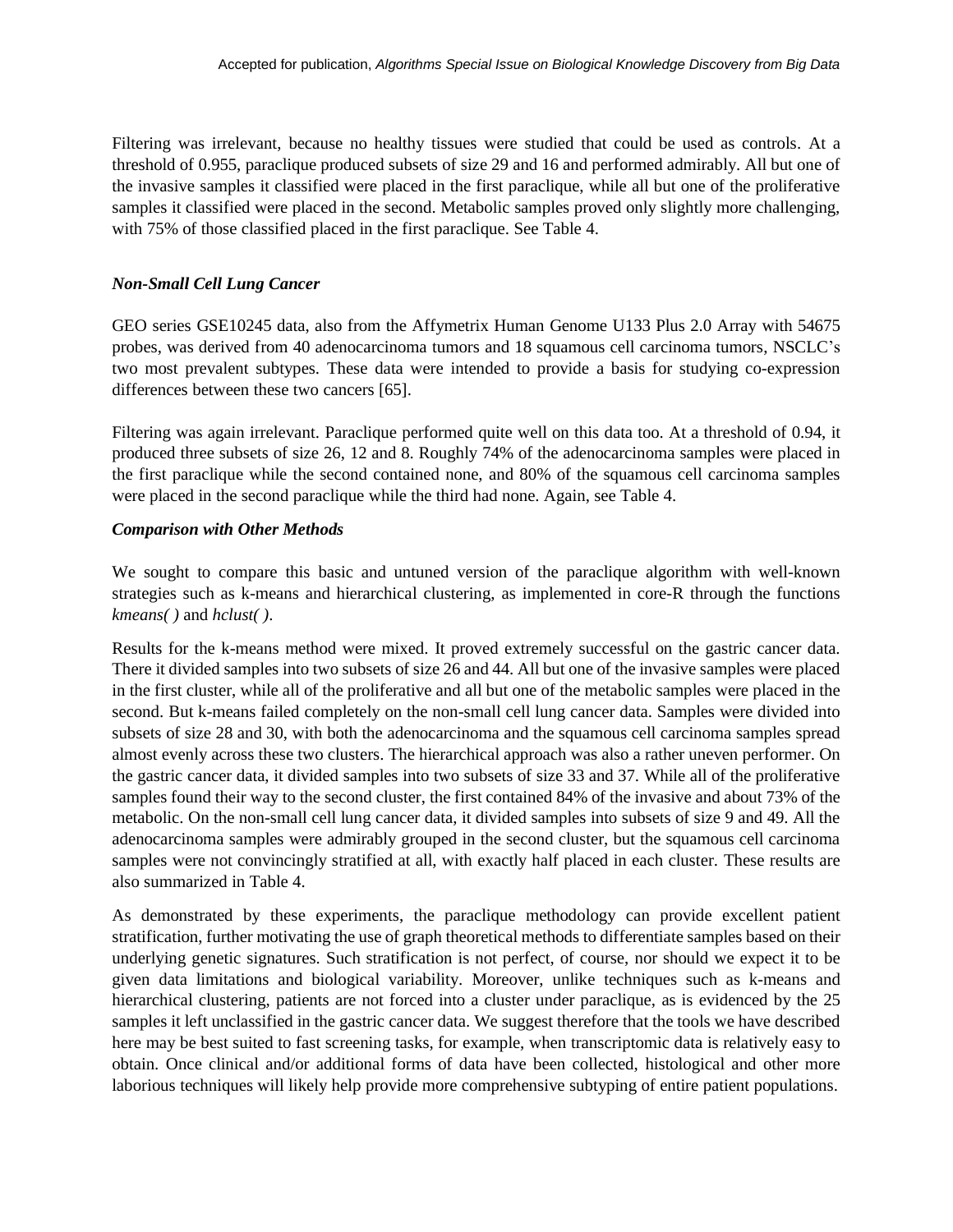## **4. Outlier Detection**

The methodology just described is readily extensible to automating the task of outlier detection. This follows from the observation that an outlier would be expected to appear as its own distinct subtype, and not reside in a paraclique of even modest size. Although detection may be accomplished with our algorithms in several ways, we endorse the use of thresholding, as follows. A normalized threshold of 0.0 will of course produce a single large clique, and a threshold of 1.0 will generally yield an edgeless graph, under the assumption that no two samples are perfectly correlated. As the threshold value is lowered from 1.0, the effect on cliques and paracliques is slightly nuanced. As more and more edges are added, cliques and paracliques will get larger but also begin to merge. If a vertex consistently fails to join any of these dense subgraphs, then the sample it represents is flagged as a potential outlier. The process is illustrated in Figure 2. At this point it may be tempting simply to single out isolated vertices, but at any given threshold a vertex may of course have a variety of neighbors and yet still be a member of no paraclique.

While this approach has intuitive appeal, we conducted a series of six experiments using known misclassifications to test its limitations. We formed test instances by introducing data from one randomly chosen healthy sample into data from the case samples for breast cancer (GSE10810), chronic lymphocytic leukemia (GSE8835), colorectal cancer (GSE9348), lung cancer (GSE7670), pancreatic cancer (GDS4102), and prostate cancer (GSE6919). For the breast, colorectal, lung, and pancreatic cancer sets, we observed that the normal sample was either the last or the next to last vertex to be drawn into the final paraclique. For the chronic lymphocytic leukemia and prostate cancer sets, we found instead that the healthy sample fell into a large paraclique early on and stayed there. From our previous experience with outlier detection [66], these observations suggest to us that although paraclique has a pronounced potential to serve as an automated outlier screening tool, feature selection [67] should probably first be performed to reduce any positive bias that results from whole genome correlations. We will revisit this topic in the next section.

## **5. Summary, Discussion and Directions for Future Research**

We have developed and described a disease classification strategy based on the paraclique algorithm that can identify putative subtypes, segregating samples based on signatures in their molecular profiles. Although our tools are easily applicable to many types of biological data, we have focused on gene coexpression data largely thanks to its overall quality and availability. We have analyzed high throughput data taken from a dozen different disease samples obtained from the Gene Expression Omnibus, and sought to validate the significance of our findings by reviewing the literature and examining ontological enrichment for the biological relevance of genes differentially expressed across putative subtypes. We also performed testing over data augmented with phenotypic information for known subtypes. Overall, the results of this study indicate a strong utility for this approach in the confirmation of known, and the discovery of novel, disease subtypes. Additionally, we described the extension of our methodology to the task of outlier identification. By iteratively lowering the threshold and re-running the paraclique algorithm, we can detect samples resistant to subtype coalescence. Such a finding can point to critical clinical errors such as tissue misclassifications and/or patient misdiagnoses. Throughout, our aim has been to employ scalable, cutting edge graph theoretical methods that can help automate the disease subtyping process, which can in turn accelerate the pace of discovery and lead to improvements in targeted therapies.

We emphasize that this exploratory effort has focused exclusively on unsupervised techniques and tools that require no prior knowledge. To keep things simple, we even refrained from fine tuning the glom term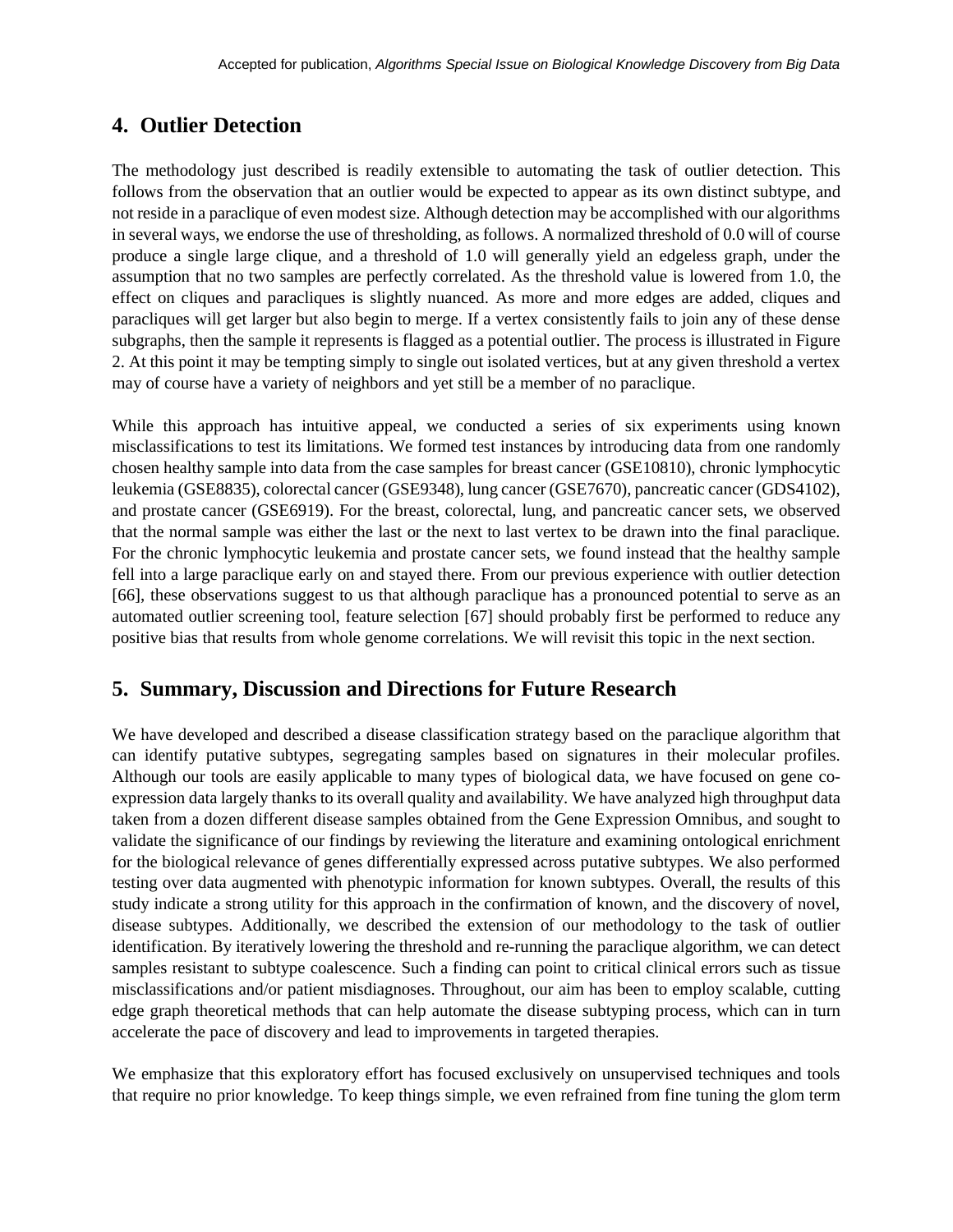for each dataset. This therefore bolsters the argument that the methods we have espoused are really quite effective. In large-scale clinical applications, however, techniques such as feature selection and paraclique anchoring will almost surely prove helpful to narrow the focus on genes or other variables of interest and their disease-associated relationships. In the context of community-acquired pneumonia, for example, we have previously found it advantageous to anchor paraclique analytics at the interleukin genes *IL-6* and *IL-10*. See [68].

To place these results in proper context, we note that any subtyping method based on tissue morphology or molecular signatures is almost certain to be highly imperfect. And this holds true whether it be implemented *in silico* or conducted manually by a human pathologist. A 2015 study [38] underscores this problem. There, an expert panel of pathologists created a baseline diagnosis based on consensus of opinion for 240 breast tissue biopsies with samples that included malignancy, pre-cancerous cells and benign tumors. Pathologists from eight states with at least one year of experience in diagnosing cancer were then invited to examine these samples. 115 of them completed their analysis and provided their best diagnoses. Although findings showed that 96% of the invasive breast cancer samples had been diagnosed in concordance with expert consensus, 13% of the diagnoses underreported the severity of stage I breast cancer, while 48% (17%) underreported (overreported) the severity of precancerous samples. False negatives and false positives such as these can have devastating effects on patients. They may also lead to a wide spectrum of poor outcomes that includes excessive delay, unnecessary treatment, additional expense, needless worry, and even premature morbidity and death.

Finally, we wish to emphasize that this work represents but a first step in determining the utility of paraclique in the molecular subtyping of disease. Although clique-based methods have been used as a basis for tasks such as biomarker detection and gene network elucidation, disease subtyping has received surprisingly little attention. In future work, it would thus be interesting to see systematic comparisons of this and other emergent subtyping technologies. Numerous other research directions beckon. For example, we would like to gain a better understanding of the impacts of improved feature selection, and see extensions of the basic method to multiple heterogeneous data types, an area that has attracted a flurry of recent attention [69-71]. Collaborative opportunities to partner with disease specialists may of course also help in subtyping verification via graph theoretical methods at large. Better thresholding and filtering methods may be studied as well, in hopes of increasing the accuracy of subtyping and in turn reducing the likelihood of confounding factors. In conclusion, we observe that the overall approach we have described can be applied to numerous other sorts of biological data, as well as data from application domains as diverse as cyberattack detection and social network analysis.

# **Acknowledgements**

This research has been supported in part by the National Institute of Alcohol Abuse and Alcoholism and the National Institute on Drug Abuse under grant R01AA018776, by the National Institute of Diabetes and Digestive and Kidney Diseases under grant R01DK125586, and by the Department of Veterans Affairs under grant HX002680. We thank the anonymous reviewers for their careful reading, thoughtful critiques, and helpful comments.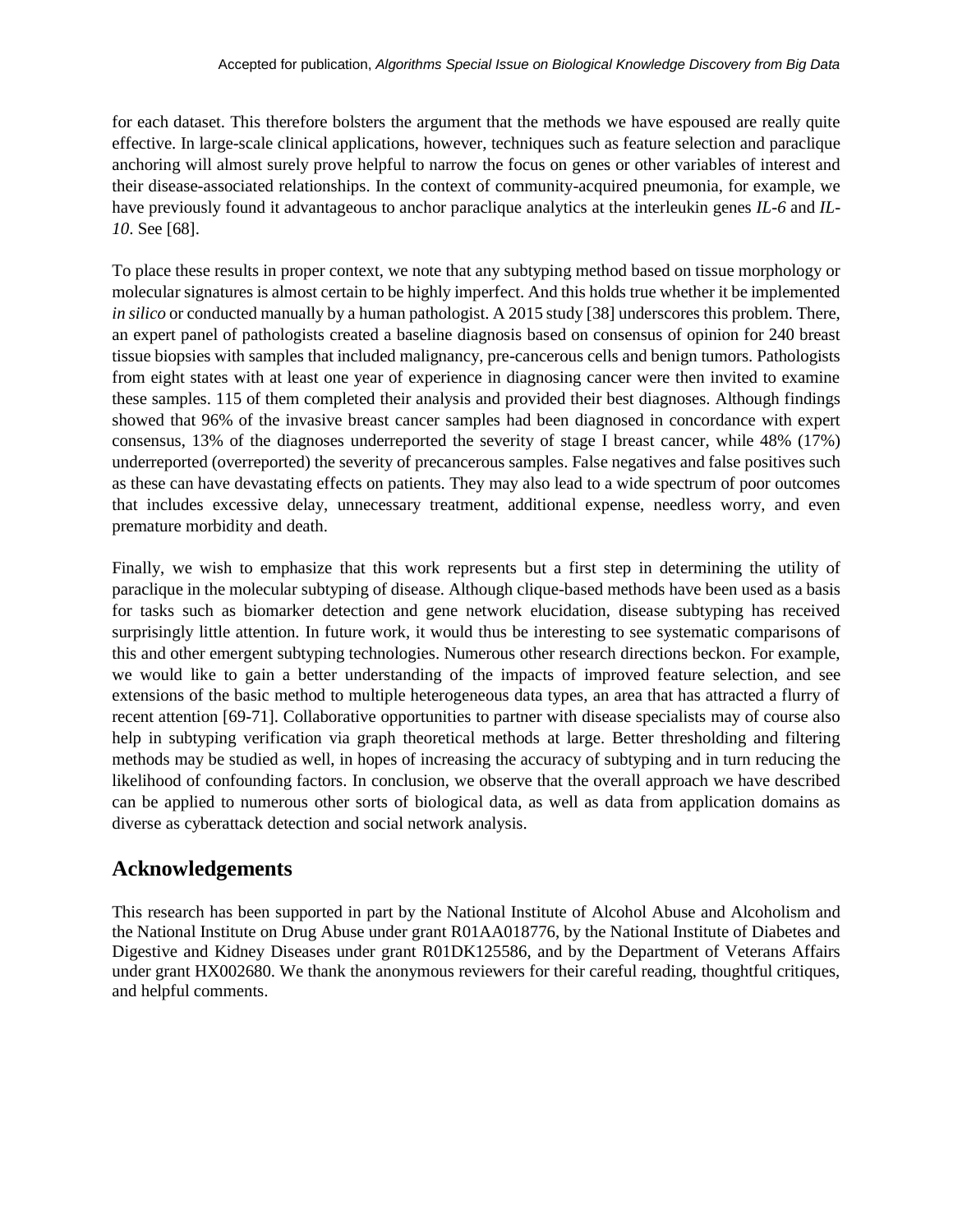## **References**

- [1] P. Savas, B. Hughes, and B. Solomon, "Targeted Therapy in Lung Cancer: IPASS and Beyond, Keeping Abreast of the Explosion of Targeted Therapies for Lung Cancer," *Journal of Thoracic Disease,* vol. 5, no. Suppl 5, pp. S579, 2013.
- [2] T. S. Mok, Y.-L. Wu, S. Thongprasert, C.-H. Yang, D.-T. Chu, N. Saijo, P. Sunpaweravong, B. Han, B. Margono, and Y. Ichinose, "Gefitinib or carboplatin–paclitaxel in pulmonary adenocarcinoma," *New England Journal of Medicine,* vol. 361, no. 10, pp. 947-957, 2009.
- [3] A. T. Shaw, D.-W. Kim, K. Nakagawa, T. Seto, L. Crinó, M.-J. Ahn, T. De Pas, B. Besse, B. J. Solomon, and F. Blackhall, "Crizotinib versus chemotherapy in advanced ALK-positive lung cancer," *New England Journal of Medicine,* vol. 368, no. 25, pp. 2385-2394, 2013.
- [4] C. P. Leith, K. J. Kopecky, J. Godwin, T. McConnell, M. L. Slovak, I.-M. Chen, D. R. Head, F. R. Appelbaum, and C. L. Willman, "Acute myeloid leukemia in the elderly: assessment of multidrug resistance (MDR1) and cytogenetics distinguishes biologic subgroups with remarkably distinct responses to standard chemotherapy. A Southwest Oncology Group study," *Blood, The Journal of the American Society of Hematology,* vol. 89, no. 9, pp. 3323-3329, 1997.
- [5] J. M. Balko, R. S. Cook, D. B. Vaught, M. G. Kuba, T. W. Miller, N. E. Bhola, M. E. Sanders, N. M. Granja-Ingram, J. J. Smith, and I. M. J. N. m. Meszoely, "Profiling of residual breast cancers after neoadjuvant chemotherapy identifies DUSP4 deficiency as a mechanism of drug resistance," *Nature Medicine,* vol. 18, no. 7, pp. 1052-1059, 2012.
- [6] M. E. Kuruvilla, F. E.-H. Lee, and G. B. Lee, "Understanding asthma phenotypes, endotypes, and mechanisms of disease," *Clinical Reviews in Allergy and Immunology,* vol. 56, no. 2, pp. 219- 233, 2019.
- [7] G. Di Fede, M. Catania, E. Maderna, R. Ghidoni, L. Benussi, E. Tonoli, G. Giaccone, F. Moda, A. Paterlini, and I. Campagnani, "Molecular subtypes of Alzheimer's disease," *Scientific Reports,* vol. 8, no. 1, pp. 1-14, 2018.
- [8] M. Weiser, J. M. Simon, B. Kochar, A. Tovar, J. W. Israel, A. Robinson, G. R. Gipson, M. S. Schaner, H. H. Herfarth, and R. B. Sartor, "Molecular classification of Crohn's disease reveals two clinically relevant subtypes," *Gut,* vol. 67, no. 1, pp. 36-42, 2018.
- [9] A. A. Alizadeh, M. B. Eisen, R. E. Davis, C. Ma, I. S. Lossos, A. Rosenwald, J. C. Boldrick, H. Sabet, T. Tran, and X. Yu, "Distinct types of diffuse large B-cell lymphoma identified by gene expression profiling," *Nature,* vol. 403, no. 6769, pp. 503-511, 2000.
- [10] M. B. Eisen, P. T. Spellman, P. O. Brown, and D. Botstein, "Cluster analysis and display of genome-wide expression patterns," *Proceedings of the National Academy of Sciences,* vol. 95, no. 25, pp. 14863-14868, 1998.
- [11] C. M. Perou, T. Sørlie, M. B. Eisen, M. Van De Rijn, S. S. Jeffrey, C. A. Rees, J. R. Pollack, D. T. Ross, H. Johnsen, and L. A. Akslen, "Molecular portraits of human breast tumours," *Nature,* vol. 406, no. 6797, pp. 747-752, 2000.
- [12] T. Kohonen, "The self-organizing map," *Proceedings of the IEEE,* vol. 78, no. 9, pp. 1464-1480, 1990.
- [13] F. Luo, L. Khan, F. Bastani, I.-L. Yen, and J. Zhou, "A dynamically growing self-organizing tree (DGSOT) for hierarchical clustering gene expression profiles," *Bioinformatics,* vol. 20, no. 16, pp. 2605-2617, 2004.
- [14] P. Tamayo, D. Slonim, J. Mesirov, Q. Zhu, S. Kitareewan, E. Dmitrovsky, E. S. Lander, and T. R. Golub, "Interpreting patterns of gene expression with self-organizing maps: methods and application to hematopoietic differentiation," *Proceedings of the National Academy of Sciences,* vol. 96, no. 6, pp. 2907-2912, 1999.
- [15] R. Shen, A. B. Olshen, and M. Ladanyi, "Integrative clustering of multiple genomic data types using a joint latent variable model with application to breast and lung cancer subtype analysis," *Bioinformatics,* vol. 25, no. 22, pp. 2906-2912, 2009.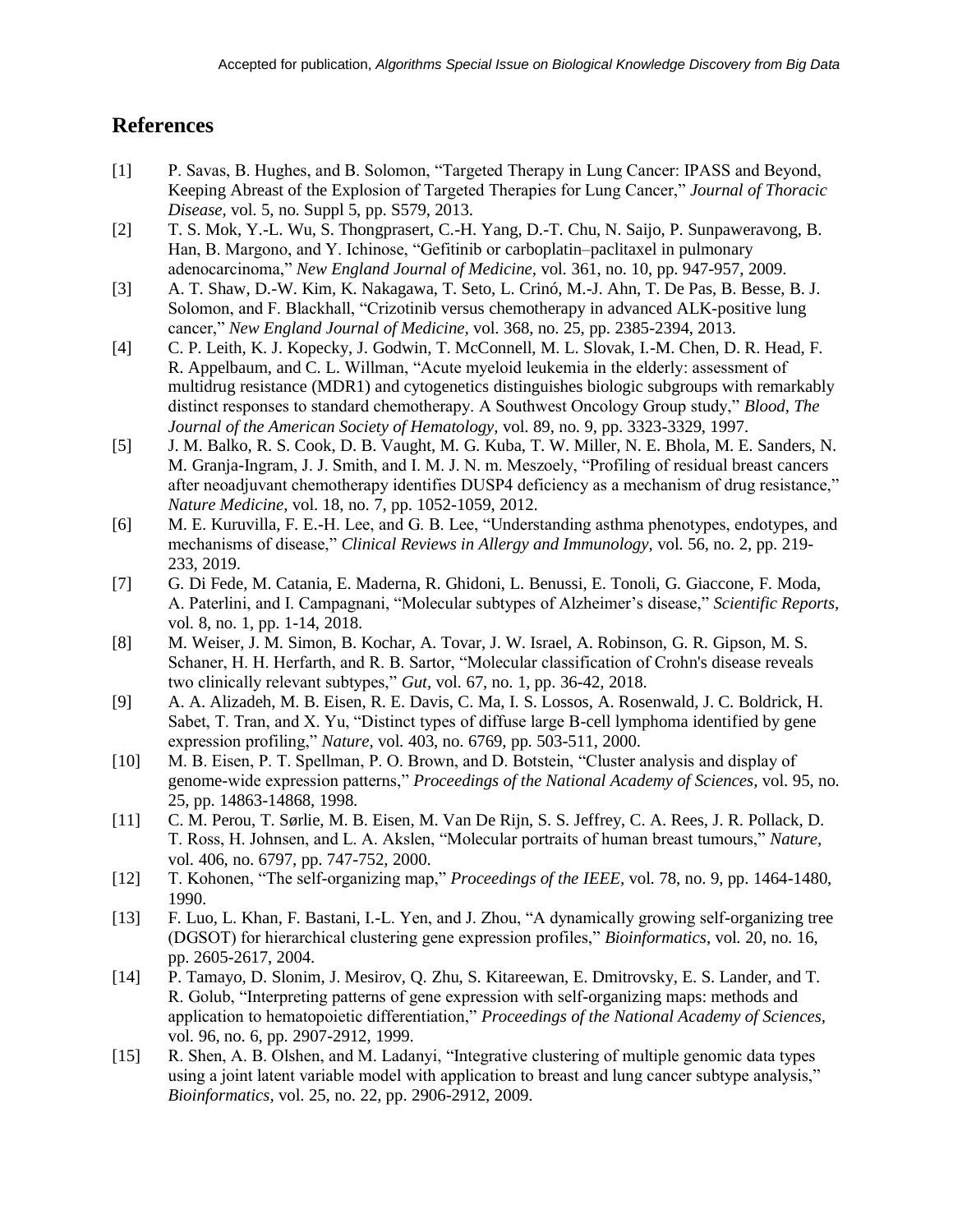- [16] F. Ambrogi, E. Biganzoli, P. Querzoli, S. Ferretti, P. Boracchi, S. Alberti, E. Marubini, and I. Nenci, "Molecular subtyping of breast cancer from traditional tumor marker profiles using parallel clustering methods," *Clinical Cancer Research,* vol. 12, no. 3, pp. 781-790, 2006.
- [17] J. Wessman, T. Paunio, A. Tuulio-Henriksson, M. Koivisto, T. Partonen, J. Suvisaari, J. A. Turunen, J. Wedenoja, W. Hennah, and O. P. Pietiläinen, "Mixture model clustering of phenotype features reveals evidence for association of DTNBP1 to a specific subtype of schizophrenia," *Biological psychiatry,* vol. 66, no. 11, pp. 990-996, 2009.
- [18] J. J. Jay, J. D. Eblen, Y. Zhang, M. Benson, A. D. Perkins, A. M. Saxton, B. H. Voy, E. J. Chesler, and M. A. Langston, "A systematic comparison of genome-scale clustering algorithms," *BMC Bioinformatics,* vol. 13, no. 10, pp. S7, 2012/06/25, 2012.
- [19] E. J. Chesler, and M. A. Langston, "Combinatorial Genetic Regulatory Network Analysis Tools for High Throughput Transcriptomic Data," *Systems Biology and Regulatory Genomics*, E. Eskin, ed., pp. 150–165: Springer, 2006.
- [20] C. Bron, and J. Kerbosch, "Algorithm 457: finding all cliques of an undirected graph," *Communications of the ACM,* vol. 16, no. 9, pp. 575-577, 1973.
- [21] G. Palla, I. Derényi, I. Farkas, and T. Vicsek, "Uncovering the overlapping community structure of complex networks in nature and society," *Nature,* vol. 435, no. 7043, pp. 814-818, 2005.
- [22] M. A. Langston, A. D. Perkins, A. M. Saxton, J. A. Scharff, and B. H. Voy, "Innovative Computational Methods for Transcriptomic Data Analysis: A Case Study in the Use of FPT for Practical Algorithm Design and Implementation," *The Computer Journal,* vol. 51, no. 1, pp. 26- 38, 2008.
- [23] A. Schoenrock, B. Samanfar, S. Pitre, M. Hooshyar, K. Jin, C. A. Phillips, H. Wang, S. Phanse, K. Omidi, Y. Gui, M. Alamgir, A. Wong, F. Barrenas, M. Babu, M. Benson, M. A. Langston, J. R. Green, F. Dehne, and A. Golshani, "Efficient prediction of human protein-protein interactions at a global scale," *BMC Bioinformatics,* vol. 15, pp. 383, Dec 10, 2014.
- [24] D. Macartney-Coxson, M. C. Benton, R. Blick, R. S. Stubbs, R. D. Hagan, and M. A. Langston, "Genome-wide DNA methylation analysis reveals loci that distinguish different types of adipose tissue in obese individuals," *Clin Epigenetics,* vol. 9, pp. 48, 2017.
- [25] M. A. Langston, R. S. Levine, B. J. Kilbourne, G. L. Rogers, A. D. Kershenbaum, S. H. Baktash, S. S. Coughlin, A. M. Saxton, V. K. Agboto, D. B. Hood, M. Y. Litchveld, T. J. Oyana, P. Matthews-Juarez, and P. D. Juarez, "Scalable combinatorial tools for health disparities research," *Int J Environ Res Public Health,* vol. 11, no. 10, pp. 10419-43, Oct 10, 2014.
- [26] M. C. Grubb, B. J. Kilbourne, and C. Kilbourne, "Socioeconomic, Environmental and Geographic Factors and United States Lung Cancer Mortality, 1999-2009," *Family Medicine and Community Health,* vol. 5, pp. 3-12, 2017.
- [27] J. D. Eblen, I. C. Gerling, A. M. Saxton, J. Wu, J. R. Snoddy, and M. A. Langston, *Graph Algorithms for Integrated Biological Analysis, with Applications to Type 1 Diabetes Data*, p.^pp. 207-22: World Scientific, 2009.
- [28] S. Bruhn, F. Barrenas, R. Mobini, B. A. Andersson, S. Chavali, B. S. Egan, E. Hovig, G. K. Sandve, M. A. Langston, G. Rogers, H. Wang, and M. Benson, "Increased expression of IRF4 and ETS1 in CD4+ cells from patients with intermittent allergic rhinitis," *Allergy,* vol. 67, no. 1, pp. 33-40, Jan, 2012.
- [29] O. M. Peck Palmer, G. Rogers, S. Yende, D. C. Angus, G. Clermont, and M. A. Langston, "Graph Theoretical Analysis of Genome-Scale Data: Examination of Gene Activation Occurring in the Setting of Community-Acquired Pneumonia," *Shock,* vol. 50, no. 1, pp. 53-59, Jul, 2018.
- [30] B. H. Voy, J. A. Scharff, A. D. Perkins, A. M. Saxton, B. Borate, E. J. Chesler, L. K. Branstetter, and M. A. Langston, "Extracting Gene Networks for Low-Dose Radiation using Graph Theoretical Algorithms," *PLoS Comput Biol,* vol. 2, no. 7, pp. e89, Jul 21, 2006.
- [31] I. Bomze, M. Budinich, P. Pardalos, and M. Pelillo, "The Maximum Clique Problem," *Handbook of Combinatorial Optimization*, D.-Z. Du and P. M. Pardalos, eds.: Kluwer Academic Publishers, 1999.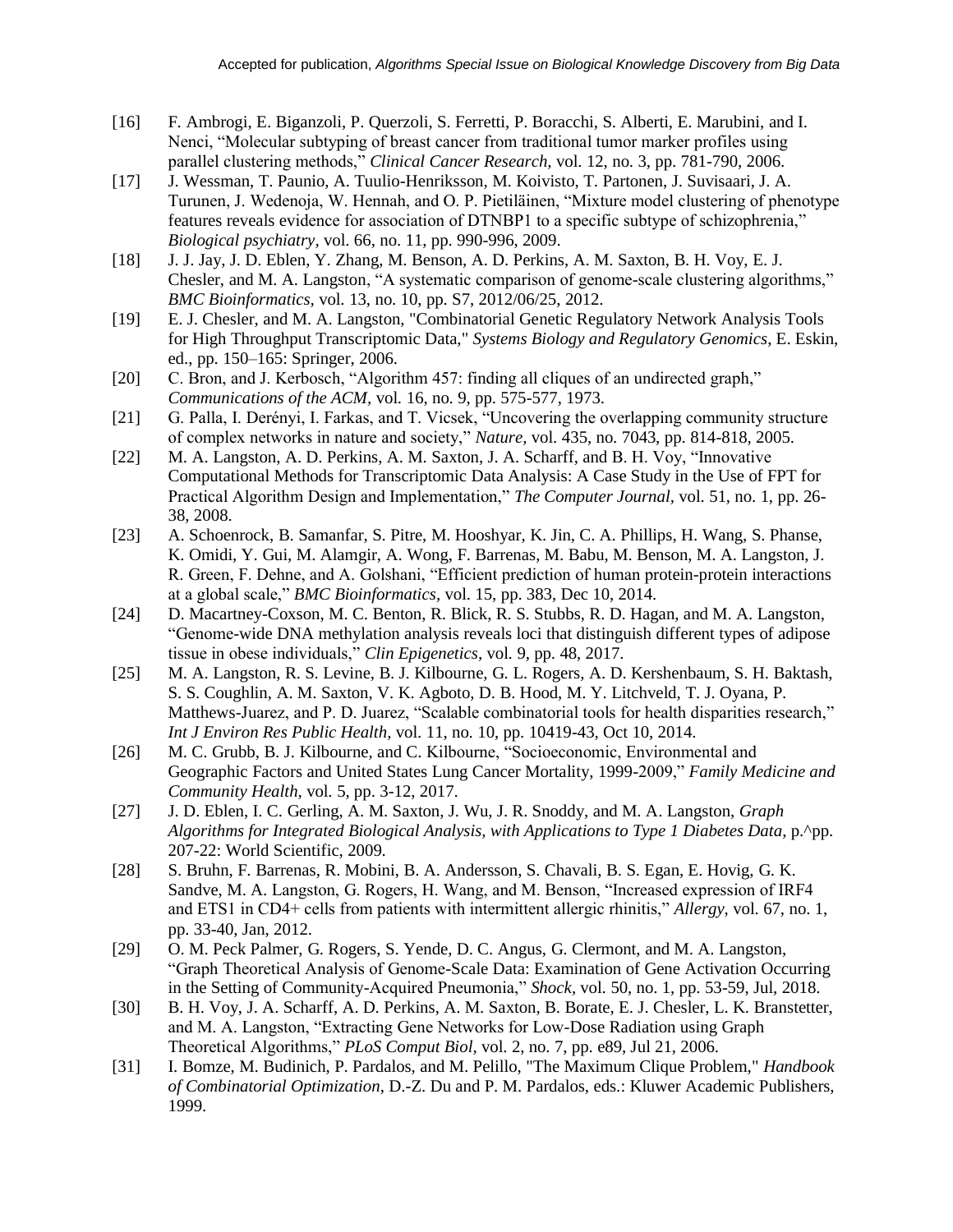- [32] R. D. Hagan, M. A. Langston, and K. Wang, "Lower Bounds on Paraclique Density," *Discrete Applied Mathematics,* vol. 204, pp. 208-212, 2016.
- [33] Y. Lu, C. A. Phillips, E. J. Chesler, and M. A. Langston, "Clique Selection and its Effect on Paraclique Enrichment: An Experimental Study," in Proceedings, International Conference on Bioinformatics and Computational Biology, San Francisco, California, 2020.
- [34] "Graph Algorithms Pipeline for Pathway Analysis," [https://grappa.eecs.utk.edu.](https://grappa.eecs.utk.edu/)
- [35] Y. Benjamini, and Y. Hochberg, "Controlling the false discovery rate: a practical and powerful approach to multiple testing," *Journal of the Royal Statistical Society: Series B (Methodological),* vol. 57, no. 1, pp. 289-300, 1995.
- [36] K. Wang, C. A. Phillips, A. M. Saxton, and M. A. Langston, "Entropy Explorer: an R package for computing and comparing differential Shannon entropy, differential coefficient of variation and differential expression," *BMC Research Notes,* vol. 8, pp. 832, 12/30, 2015.
- [37] A. D. Perkins, and M. A. Langston, "Threshold Selection in Gene Co-Expression Networks Using Spectral Graph Theory Techniques," *BMC Bioinformatics,* vol. 10, 2009.
- [38] E. D. Pablo-Fernández, A. J. Lees, J. L. Holton, and T. T. Warner, "Prognosis and Neuropathologic Correlation of Clinical Subtypes of Parkinson Disease," *JAMA Neurology,* vol. 76, no. 4, pp. 470-479, 2019.
- [39] E. R. Pearson, "Type 2 Diabetes: A Multifaceted Disease," *Diabetologia,* vol. 62, no. 7, pp. 1107- 1112, 2019.
- [40] E. T. Bope, and R. D. Kellerman, *Conn's Current Therapy 2016*: Elsevier Health Sciences, 2015.
- [41] P. G. Woodruff, H. A. Boushey, G. M. Dolganov, C. S. Barker, Y. H. Yang, S. Donnelly, A. Ellwanger, S. S. Sidhu, T. P. Dao-Pick, and C. Pantoja, "Genome-wide profiling identifies epithelial cell genes associated with asthma and with treatment response to corticosteroids," *Proceedings of the National Academy of Sciences,* vol. 104, no. 40, pp. 15858-15863, 2007.
- [42] P. G. Woodruff, "Subtypes of asthma defined by epithelial cell expression of messenger RNA and microRNA," *Annals of the American Thoracic Society,* vol. 10, no. Supplement, pp. S186- S189, 2013.
- [43] D. Ford, D. Easton, M. Stratton, S. Narod, D. Goldgar, P. Devilee, D. Bishop, B. Weber, G. Lenoir, and J. Chang-Claude, "Genetic heterogeneity and penetrance analysis of the BRCA1 and BRCA2 genes in breast cancer families," *The American Journal of Human Genetics,* vol. 62, no. 3, pp. 676-689, 1998.
- [44] D. Easton, D. Bishop, D. Ford, and G. Crockford, "Genetic linkage analysis in familial breast and ovarian cancer: results from 214 families. The Breast Cancer Linkage Consortium," *American journal of human genetics,* vol. 52, no. 4, pp. 678, 1993.
- [45] R. Dent, M. Trudeau, K. I. Pritchard, W. M. Hanna, H. K. Kahn, C. A. Sawka, L. A. Lickley, E. Rawlinson, P. Sun, and S. A. Narod, "Triple-negative breast cancer: clinical features and patterns of recurrence," *Clinical cancer research,* vol. 13, no. 15, pp. 4429-4434, 2007.
- [46] V. Pedraza, J. A. Gomez‐Capilla, G. Escaramis, C. Gomez, P. Torné, J. M. Rivera, A. Gil, P. Araque, N. Olea, and X. Estivill, "Gene expression signatures in breast cancer distinguish phenotype characteristics, histologic subtypes, and tumor invasiveness," *Cancer,* vol. 116, no. 2, pp. 486-496, 2010.
- [47] N. Srour, M. A. Reymond, and R. Steinert, "Lost in translation? A systematic database of gene expression in breast cancer," *Pathobiology,* vol. 75, no. 2, pp. 112-118, 2008.
- [48] S. de Silva Rudland, L. Martin, C. Roshanlall, J. Winstanley, S. Leinster, A. Platt-Higgins, J. Carroll, C. West, R. Barraclough, and P. Rudland, "Association of S100A4 and osteopontin with specific prognostic factors and survival of patients with minimally invasive breast cancer," *Clinical Cancer Research,* vol. 12, no. 4, pp. 1192-1200, 2006.
- [49] E. R. King, C. S. Tung, Y. T. Tsang, Z. Zu, G. T. Lok, M. T. Deavers, A. Malpica, J. K. Wolf, K. H. Lu, and M. J. Birrer, "The anterior gradient homolog 3 (AGR3) gene is associated with differentiation and survival in ovarian cancer," *The American journal of surgical pathology,* vol. 35, no. 6, pp. 904, 2011.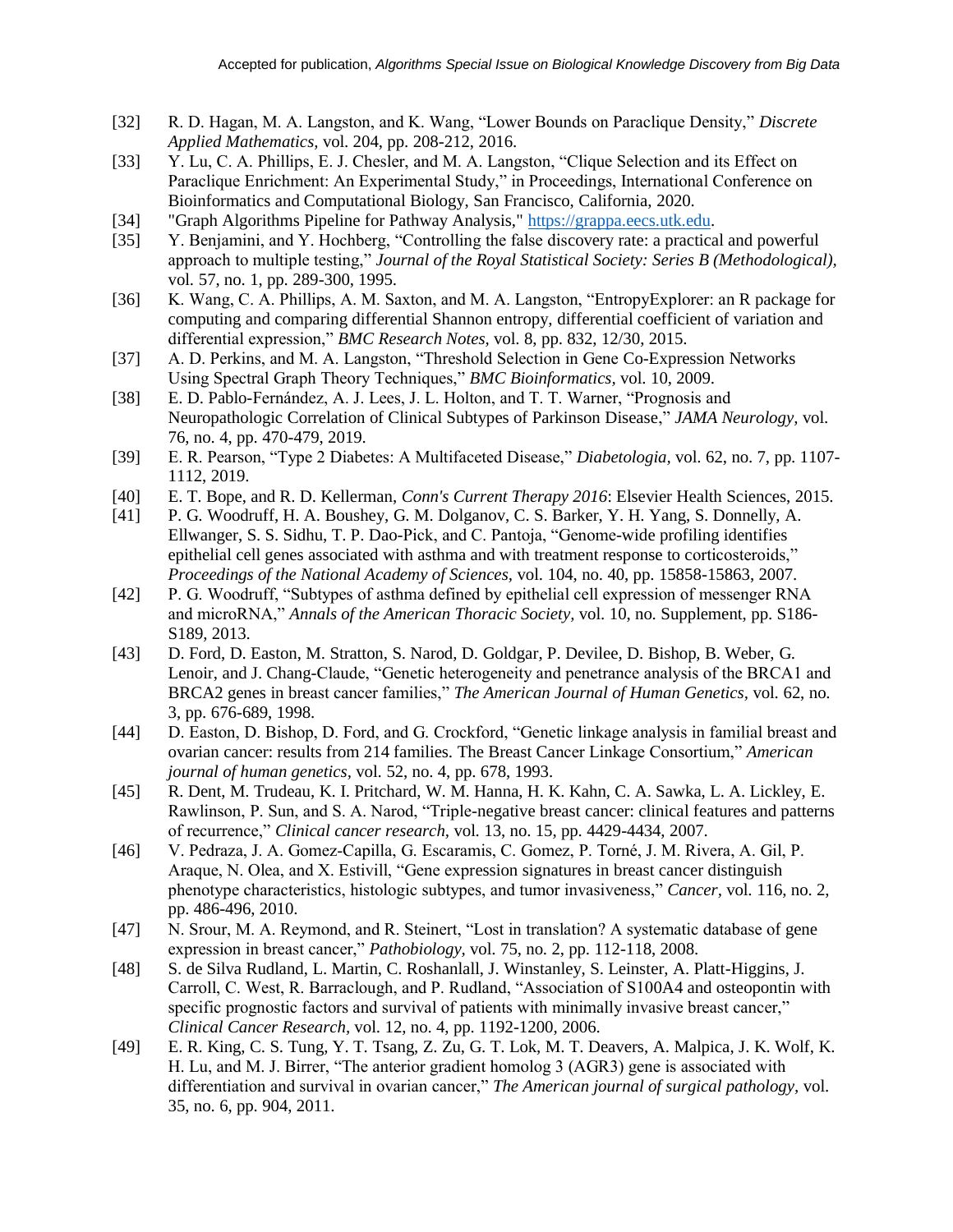- [50] S. Ricardo, A. F. Vieira, R. Gerhard, D. Leitão, R. Pinto, J. F. Cameselle-Teijeiro, F. Milanezi, F. Schmitt, and J. Paredes, "Breast cancer stem cell markers CD44, CD24 and ALDH1: expression distribution within intrinsic molecular subtype," *Journal of clinical pathology*, pp. jcp. 2011.090456, 2011.
- [51] T. Yamashita, M. Forgues, W. Wang, J. W. Kim, Q. Ye, H. Jia, A. Budhu, K. A. Zanetti, Y. Chen, and L.-X. Qin, "EpCAM and α-fetoprotein expression defines novel prognostic subtypes of hepatocellular carcinoma," *Cancer research,* vol. 68, no. 5, pp. 1451-1461, 2008.
- [52] C. Rozman, and E. Montserrat, "Chronic lymphocytic leukemia," *New England Journal of Medicine,* vol. 333, no. 16, pp. 1052-1057, 1995.
- [53] G. Görgün, T. A. Holderried, D. Zahrieh, D. Neuberg, and J. G. Gribben, "Chronic lymphocytic leukemia cells induce changes in gene expression of CD4 and CD8 T cells," *The Journal of clinical investigation,* vol. 115, no. 7, pp. 1797-1805, 2005.
- [54] A. Wiestner, A. Rosenwald, T. S. Barry, G. Wright, R. E. Davis, S. E. Henrickson, H. Zhao, R. E. Ibbotson, J. A. Orchard, and Z. Davis, "ZAP-70 expression identifies a chronic lymphocytic leukemia subtype with unmutated immunoglobulin genes, inferior clinical outcome, and distinct gene expression profile," *Blood,* vol. 101, no. 12, pp. 4944-4951, 2003.
- [55] B. K. Edwards, E. Ward, B. A. Kohler, C. Eheman, A. G. Zauber, R. N. Anderson, A. Jemal, M. J. Schymura, I. Lansdorp‐Vogelaar, and L. C. Seeff, "Annual report to the nation on the status of cancer, 1975‐2006, featuring colorectal cancer trends and impact of interventions (risk factors, screening, and treatment) to reduce future rates," *Cancer,* vol. 116, no. 3, pp. 544-573, 2010.
- [56] R. L. Siegel, K. D. Miller, and A. Jemal, "Cancer statistics, 2016," *CA: a cancer journal for clinicians,* vol. 66, no. 1, pp. 7-30, 2016.
- [57] K. W. Kinzler, and B. Vogelstein, "Lessons from hereditary colorectal cancer," *Cell,* vol. 87, no. 2, pp. 159-170, 1996.
- [58] Y. Hong, T. Downey, K. W. Eu, P. K. Koh, and P. Y. Cheah, "A 'metastasis-prone'signature for early-stage mismatch-repair proficient sporadic colorectal cancer patients and its implications for possible therapeutics," *Clinical and Experimental Metastasis,* vol. 27, no. 2, pp. 83-90, 2010.
- [59] L. Belov, J. Zhou, and R. I. Christopherson, "Cell surface markers in colorectal cancer prognosis," *International journal of molecular sciences,* vol. 12, no. 1, pp. 78-113, 2010.
- [60] D. Besson, A.-H. Pavageau, I. Valo, A. Bourreau, A. Bélanger, C. Eymerit-Morin, A. Moulière, A. Chassevent, M. Boisdron-Celle, and A. Morel, "A quantitative proteomic approach of the different stages of colorectal cancer establishes OLFM4 as a new nonmetastatic tumor marker," *Molecular & Cellular Proteomics,* vol. 10, no. 12, pp. M111. 009712, 2011.
- [61] M.-Y. Huang, H.-M. Wang, H.-J. Chang, C.-P. Hsiao, J.-Y. Wang, and S.-R. Lin, "Overexpression of S100B, TM4SF4, and OLFM4 genes is correlated with liver metastasis in Taiwanese colorectal cancer patients," *DNA and cell biology,* vol. 31, no. 1, pp. 43-49, 2012.
- [62] N.-Y. Chia, N. Deng, K. Das, D. Huang, L. Hu, Y. Zhu, K. H. Lim, M.-H. Lee, J. Wu, and X. X. Sam, "Regulatory crosstalk between lineage-survival oncogenes KLF5, GATA4 and GATA6 cooperatively promotes gastric cancer development," *Gut,* vol. 64, no. 5, pp. 707-719, 2015.
- [63] Z. Lei, I. B. Tan, K. Das, N. Deng, H. Zouridis, S. Pattison, C. Chua, Z. Feng, Y. K. Guan, and C. H. Ooi, "Identification of molecular subtypes of gastric cancer with different responses to PI3 kinase inhibitors and 5-fluorouracil," *Gastroenterology,* vol. 145, no. 3, pp. 554-565, 2013.
- [64] Y. Wu, H. Grabsch, T. Ivanova, I. B. Tan, J. Murray, C. H. Ooi, A. I. Wright, N. P. West, G. G. Hutchins, and J. Wu, "Comprehensive genomic meta-analysis identifies intra-tumoural stroma as a predictor of survival in patients with gastric cancer," *Gut,* vol. 62, no. 8, pp. 1100-1111, 2013.
- [65] R. Kuner, T. Muley, M. Meister, M. Ruschhaupt, A. Buness, E. C. Xu, P. Schnabel, A. Warth, A. Poustka, and H. Sültmann, "Global gene expression analysis reveals specific patterns of cell junctions in non-small cell lung cancer subtypes," *Lung cancer,* vol. 63, no. 1, pp. 32-38, 2009.
- [66] D. Macartney-Coxson, M. C. Benton, R. Blick, R. S. Stubbs, R. D. Hagan, and M. A. Langston, "Genome-Wide DNAMethylation Analysis Reveals Loci that Distinguish Different Types of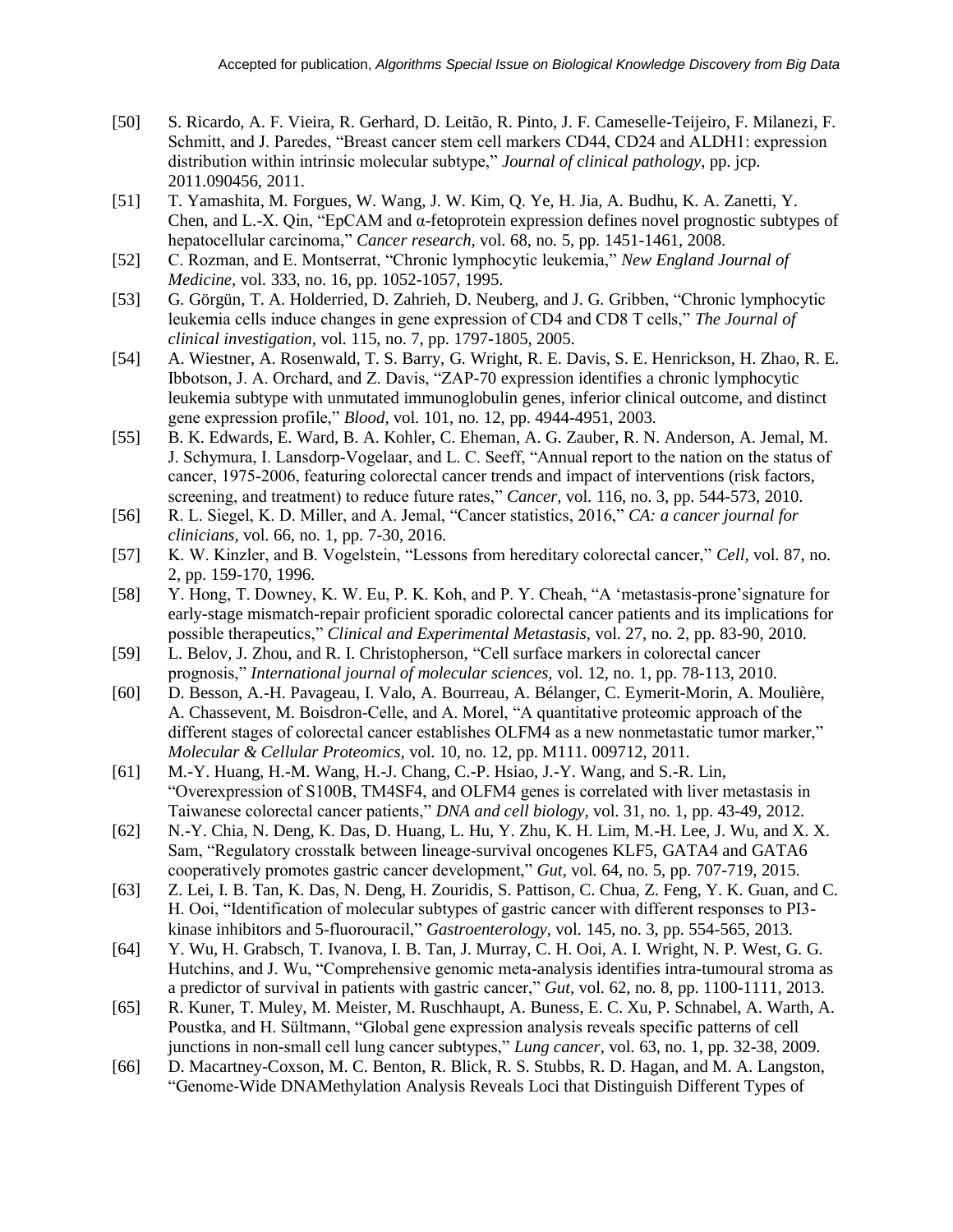Adipose Tissue in Obese Individuals," *Clinical Epigenetics,* vol. 9, no. 48, pp. DOI 10.1186/s13148-017-0344-4, 2017.

- [67] C. Lazar, J. Taminau, S. Meganck, D. Steenhoff, A. Coletta, C. Molter, V. d. Schaetzen, R. Duque, H. Bersini, and A. Nowé, "A Survey on Filter Techniques for Feature Selection in Gene Expression Microarray Analysis," *IEEE/ACM Transactions on Computational Biology and Bioinformatics,* vol. 30, no. 9, pp. 1106-1119, 2012.
- [68] O. M. Peck-Palmer, G. Clermont, G. L. Rogers, S. Yende, D. C. Angus, and M. A. Langston, "Graph Theoretical Analysis of Genome-Scale Data: Examination of Gene Activation Occurring in the Setting of Community-Acquired Pneumonia," *Shock: Injury, Inflammation, and Sepsis: Laboratory and Clinical Approaches,* vol. 50, pp. 53-59, 2018.
- [69] T. Nguyen, R. Tagett, D. Diaz, and S. Draghici, "A novel approach for data integration and disease subtyping," *Genome Research,* vol. 27, no. 12, pp. 2025-2039, 2017.
- [70] S. Krishnagopal, R. v. Coelln, L. M. Shulman, and M. Girvan, "Identifying and predicting Parkinson's disease subtypes through trajectory clustering via bipartite networks," *PLoS One,* vol. 15, no. 6, pp. e0233296, 2020.
- [71] B. Wang, A. M. Mezlini, F. Demir, M. Fiume, Z. Tu, M. Brudno, B. Haibe-Kains, and A. Goldenberg, "Similarity network fusion for aggregating data types on a genomic scale," *Nature Methods,* vol. 11, no. 3, pp. 333, 2014.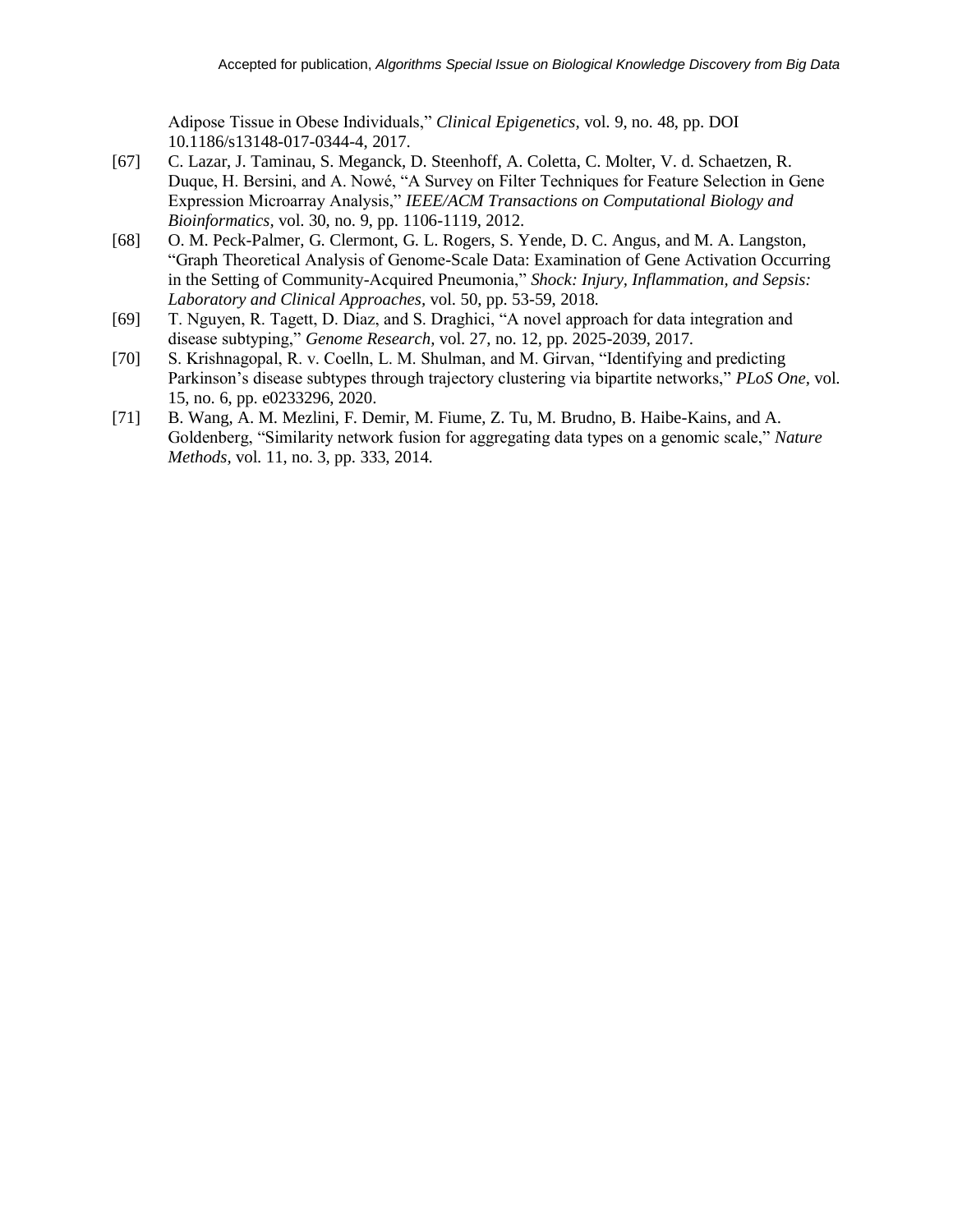# **Figures and Tables**



Figure 1. An illustration of the paraclique algorithm with glom term  $g = 2$ . (a) Starting with a maximum clique of size 4 as shown by red vertices, (b) paraclique first gloms onto vertex 5, (c) and then it gloms onto vertex 8 to form a paraclique of size 6.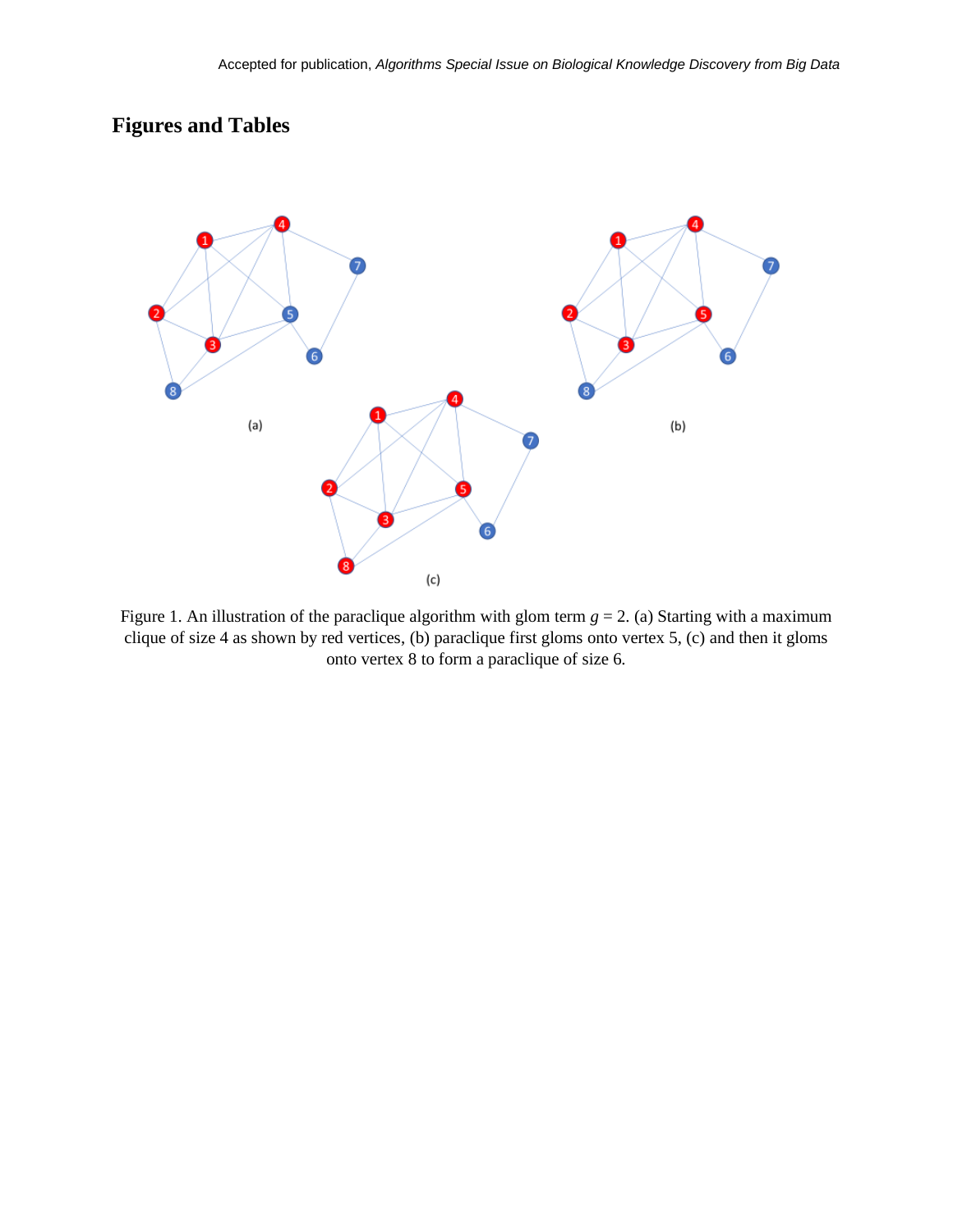



Figure 2. Outlier detection using paracliques. (a) A normalized threshold of 1.0 usually produces an empty graph. (b) As the threshold is lowered, more edges are added and paracliques begin to form and merge. (c) If a vertex consistently joins no paraclique, then it is flagged as a potential outlier.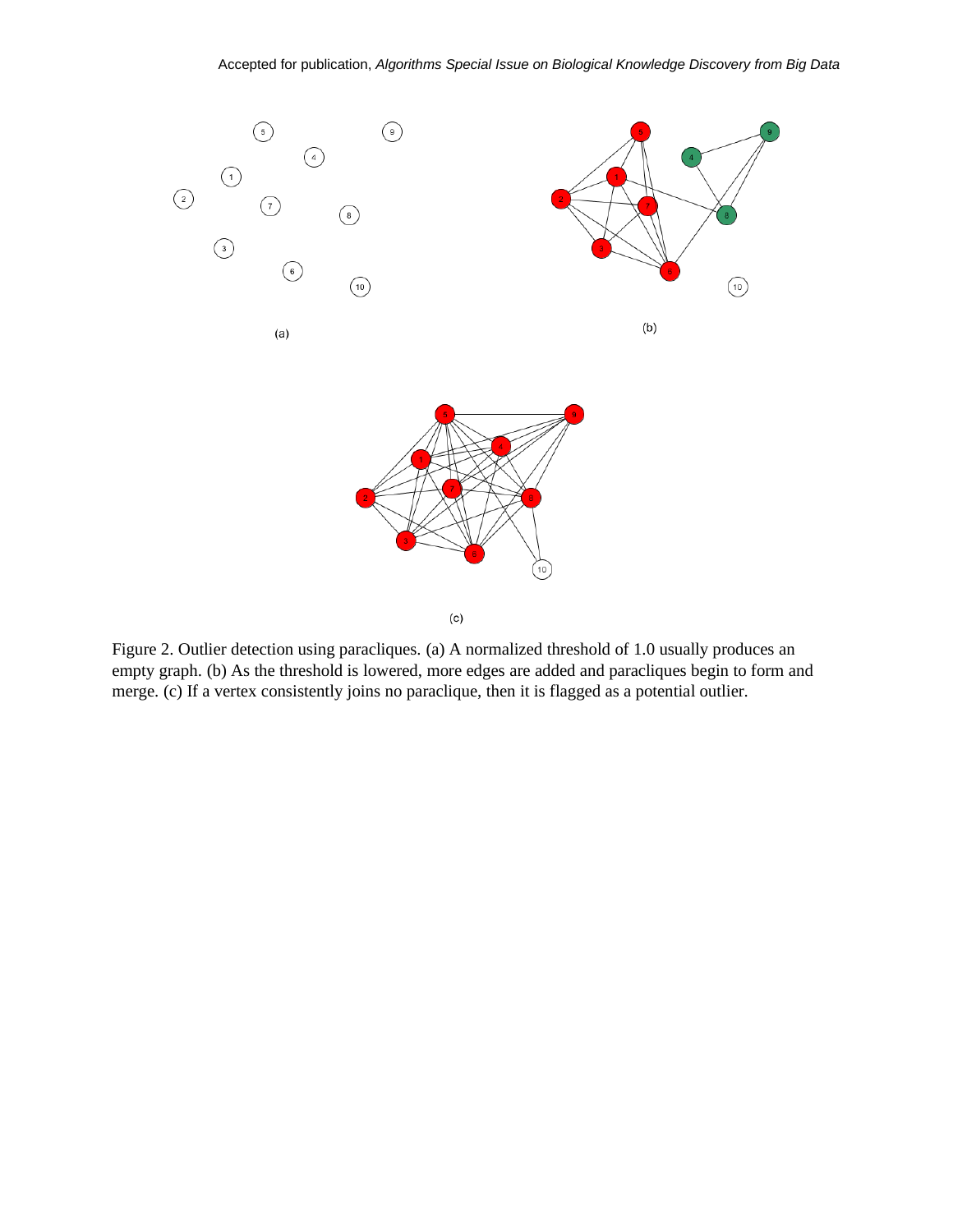|                              | <b>GEO</b>       | <b>Patients</b> |                | <b>Probes</b>  |                 |
|------------------------------|------------------|-----------------|----------------|----------------|-----------------|
| <b>Disease</b>               | <b>Accession</b> | Case            | <b>Control</b> | <b>Initial</b> | <b>Filtered</b> |
| Asthma                       | <b>GSE4302</b>   | 42              | 28             | 54675          | 2322            |
| <b>Breast Cancer</b>         | GSE10810         | 31              | 27             | 18382          | 11531           |
| Chronic Lymphocytic Leukemia | <b>GSE8835</b>   | 24              | 12             | 22283          | 1338            |
| <b>Colorectal Cancer</b>     | <b>GSE9348</b>   | 70              | 12             | 54675          | 22968           |
| Lung Cancer                  | <b>GSE7670</b>   | 27              | 27             | 22283          | 7458            |
| Multiple Sclerosis           | GDS3920          | 14              | 15             | 54674          | 9844            |
| <b>Pancreatic Cancer</b>     | GDS4102          | 36              | 16             | 54613          | 23711           |
| Parkinson's Disease          | GSE20141         | 10              | 8              | 54674          | 6625            |
| <b>Prostate Cancer</b>       | GSE6919          | 61              | 63             | 12625          | 1531            |
| <b>P</b> soriasis            | GSE13355         | 58              | 58             | 54675          | 29407           |
| Schizophrenia                | GSE17612         | 28              | 23             | 54675          | 4250            |
| <b>Type 2 Diabetes</b>       | GSE20966         | 10              | 10             | 61294          | 93              |

Table 1. Subtyping datasets. A profile of the datasets used in this study.

| <b>Disease</b>               | <b>Subgroups Identified</b> | <b>Subgroup Sizes</b> |
|------------------------------|-----------------------------|-----------------------|
| Asthma                       |                             | 31,8,3                |
| <b>Breast Cancer</b>         | $\mathcal{D}_{\mathcal{A}}$ | 22,5                  |
| Chronic Lymphocytic Leukemia | 2                           | 4,18                  |
| <b>Colorectal Cancer</b>     | $\mathcal{D}_{\mathcal{L}}$ | 63,5                  |
| Lung Cancer                  | 2                           | 21,5                  |
| Multiple Sclerosis           | 2                           | 11,3                  |
| <b>Pancreatic Cancer</b>     | $\mathcal{D}_{\mathcal{L}}$ | 31,5                  |
| Parkinson's Disease          |                             | 8                     |
| <b>Prostate Cancer</b>       | $\mathcal{D}_{\mathcal{L}}$ | 56,3                  |
| Psoriasis                    | 2                           | 49,5                  |
| Schizophrenia                | $\mathcal{D}$               | 19,6                  |
| <b>Type 2 Diabetes</b>       |                             | 9                     |

Table 2. Subgroups identified. Summary of the numbers and sizes of putative subgroups identified by our methods in testing data.